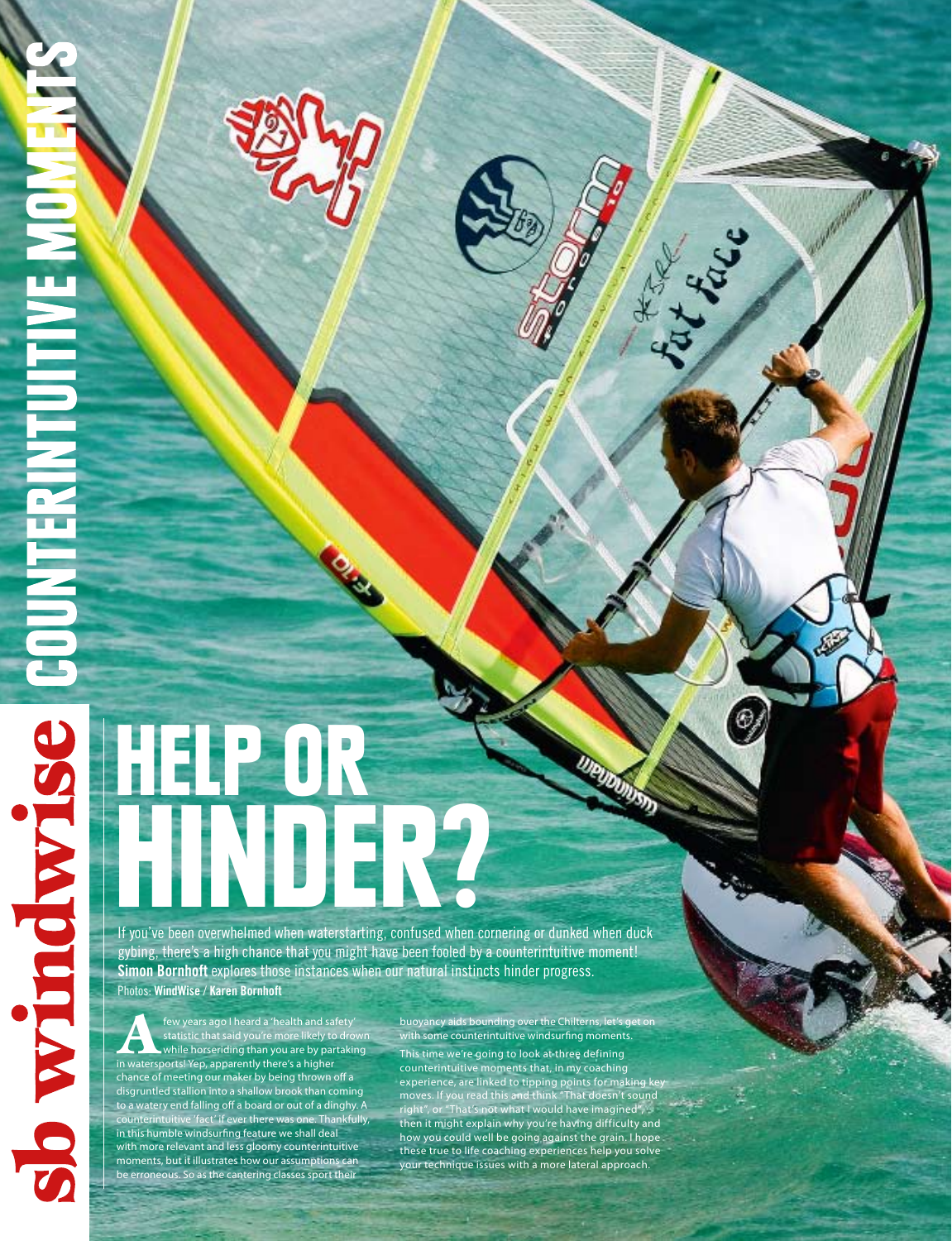## WATERSTARTING – FLYING THE RIG

When you look at a rig being 'flown' out of the water, the natural reaction and assumption is to lift the mast to expose the sail and release the rig. Yet this 'lifting' action is so often the crux of many problems.







## ASSUMPTION: LIFT MAST

You're down in the water desperate to clear the rig, and that damned clew catches! Virtually everyone learning tries to lift the mast even higher at this stage. But every action has an opposite, so if you 'lift' the mast trying to encourage more wind under the sail the clew actually drops and catches even more. Plus the lifting action sends you down!







#### Counterintuitive Moment: PULL DOWN ON MAST, AND SLIDE...

This is so against common reasoning. If ever the clew catches you actually need to pull down on the mast to release the clew. Pulling down (and also sliding it to windward) helps level the boom and consequently releases the clew. While this seems like the last thing you want to do when semisubmerged gasping for breath, it definitely works. You have a far greater chance of fully flying the rig if it's kept low but horizontal than if the mast is high but the boom's angled down into the water. So – especially for long booms, choppy waters or just reluctant rigs – I'll spend just as much time pulling down and to windward with the mast hand, rather than trying to lift it straight up.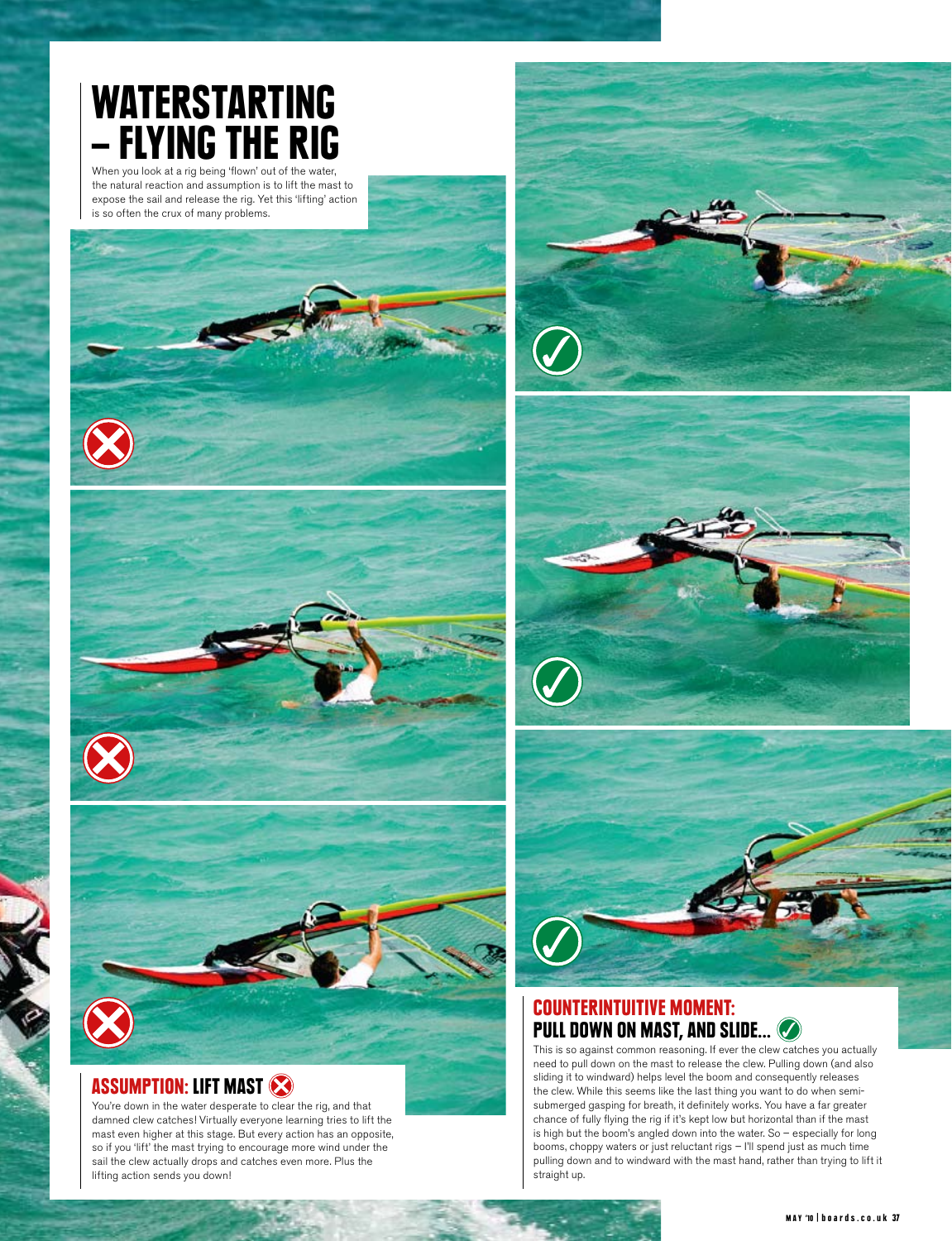

# GYBING – UNHOOKING

The moment of 'unhooking' has a disproportionate effect on the success of your gybes, yet it's one of the most overlooked, underrated and counterintuitive moments in windsurfing.

## Assumption: Lift Hips

The natural reaction is to come up from your sailing position and lift the hips to take the weight off the harness line before unhooking. Actually, it's this common assumption that is the root of many gybing evils. Lifting the hips and consequently standing up to unhook is great for jumping, but it's the last thing you want to do when setting up for a gybe. Here's why:

- 1. It reduces the downforce on the boom, making it harder to stay sheeted in and keep the board flat.
- 2. An upright body reduces your leverage over the rig for a controlled 'bear away'.
- 3. You have to try and stay sheeted in through arm strength rather than bodyweight.
- 4. You're pulled up over the board when bearing away, leading to that awfully unsettling bouncing and poor clew control.











## Counterintuitive Moment: Sink Hips

Resist your 'standing to attention instincts' and **put masses more weight down through the harness line prior to unhooking**. By sinking much further back, down and into the harness prior to unhooking, it makes it easier to unhook by pulling **down** on the boom to release the line. Here are the other benefits of doing so:

- 1. Pulling the rig to windward more makes it easier to control a powered rig before, during and after unhooking.
- 2. A low 'super-7' body position enables you to initially turn the board downwind through front leg pressure rather than being up over the board bouncing downwind.
- 3. Crucially it massively increases your chances of staying sheeted in as you bear away.
- 4. It helps lighten the rig and makes it easier to stay sheeted in when you do lever yourself over the board and start to carve.